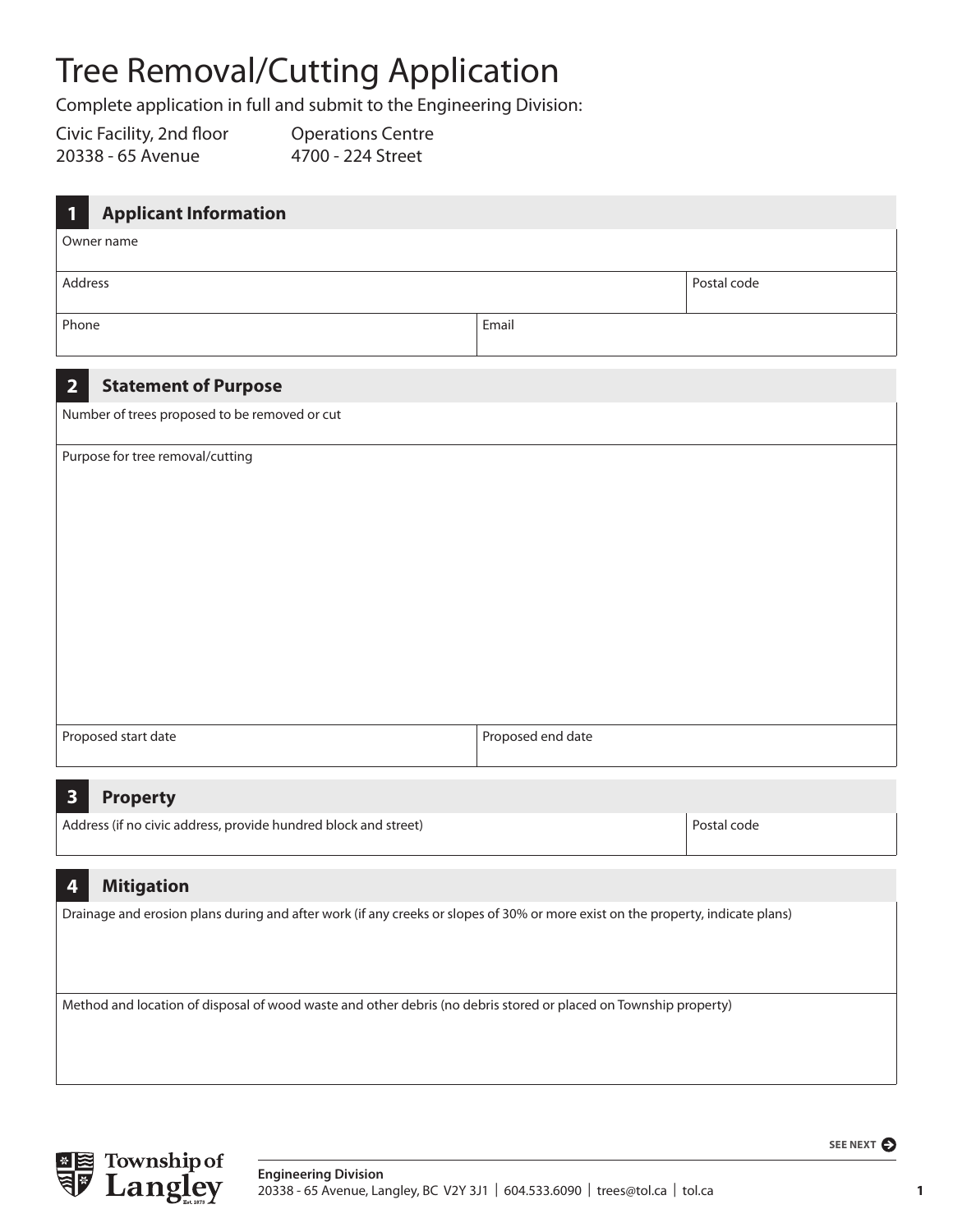## **5 Documents**

Tree Permit Application must include:

- $\Box$  Site plan, including:
	- Boundaries of the subject parcel
	- Abutting streets, lanes, or public access rights-of-way
	- Locations of existing buildings and structures
	- Location, species, and DBH of proposed trees to be cut or removed
	- Location of any watercourses on property, or location of slopes greater than 30%
	- Location of proposed replacement trees
	- Location of adjacent trees (if applicable)
- Arborist report
	- Find arborist report writing guidelines, including a list of required details, and further details about application submission requirements at **tol.ca/treeprotection**
- $\Box$  Nesting bird survey (if applicable)
- $\Box$  QEP report for septic field siting or repairs (if applicable)
- $\Box$  Agent authorization form (if applicable)

**Note:** If replacement trees are required but cannot be accommodated on private property, indicate 'cash in lieu' on plan.

## **6 Signatures**

I hereby apply for a Tree Removal/Cutting Permit. By signing this document I/we acknowledge that we will not remove or cut any trees on our property pending permit issuance in accordance with Tree Protection Bylaw 2019 No. 5478, as amended, and will comply with any other conditions and/or requirements requested by the Township of Langley. I acknowledge that this is not a Tree Removal/Cutting Permit and that work will not begin until a Tree Removal/Cutting Permit has been issued.

| Owner's signature | Print name | Date (mm/dd/yyyy) |
|-------------------|------------|-------------------|
| Agent's signature | Print name | Date (mm/dd/yyyy) |
|                   |            |                   |

Application received for Township of Langley by Date (mm/dd/yyyy)

Any personal information collected on this form will be managed in accordance with the Freedom of Information and Protection of Privacy Act. Direct enquiries, questions, or concerns regarding the collection, use, disclosure, or safeguarding of personal information associated with this form to: Supervisor, Information, Privacy, and Records Management, Township of Langley, 20338 – 65 Avenue, Langley, BC V2Y 3J1 foi@tol.ca 604.532.7396 ENG22-052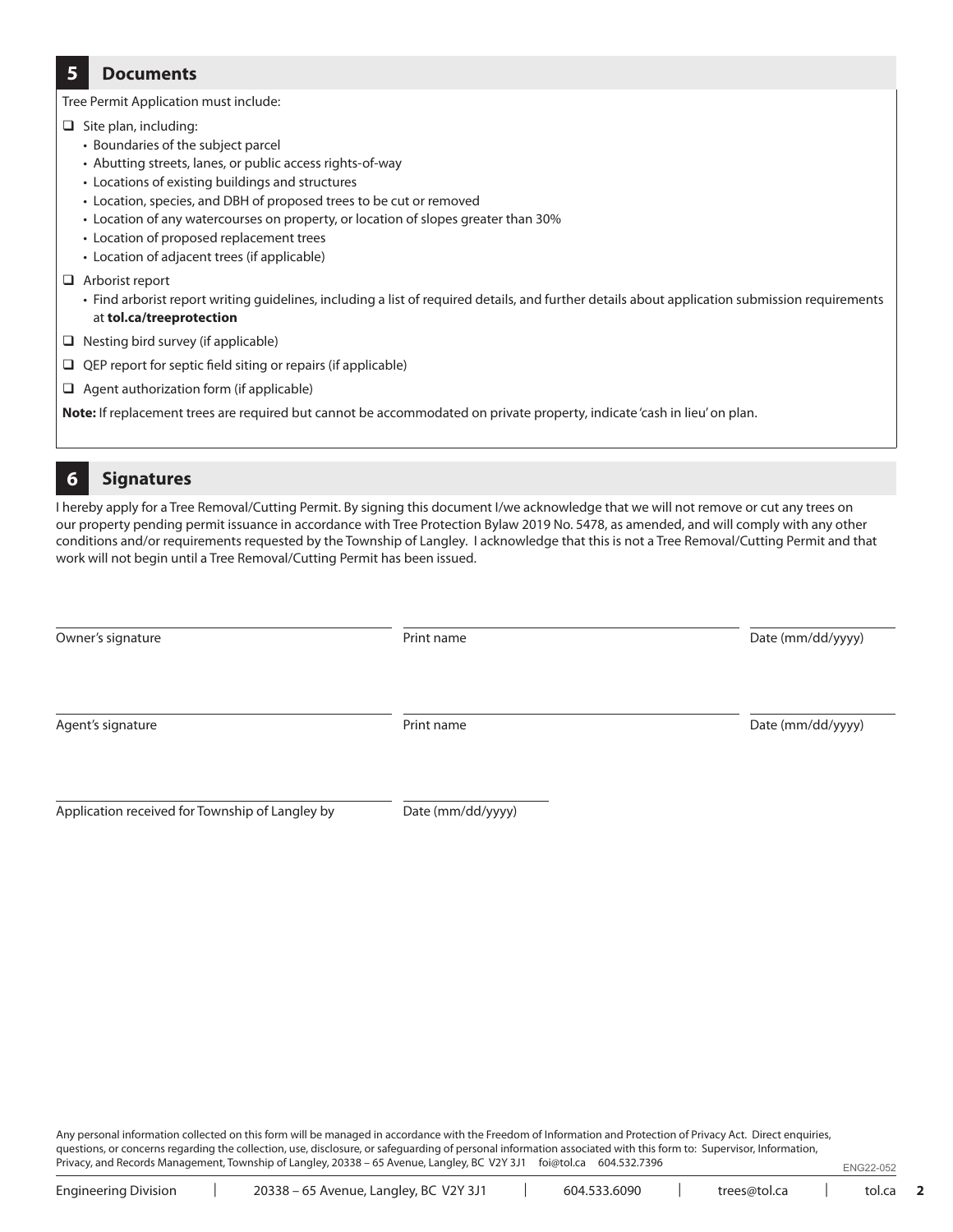